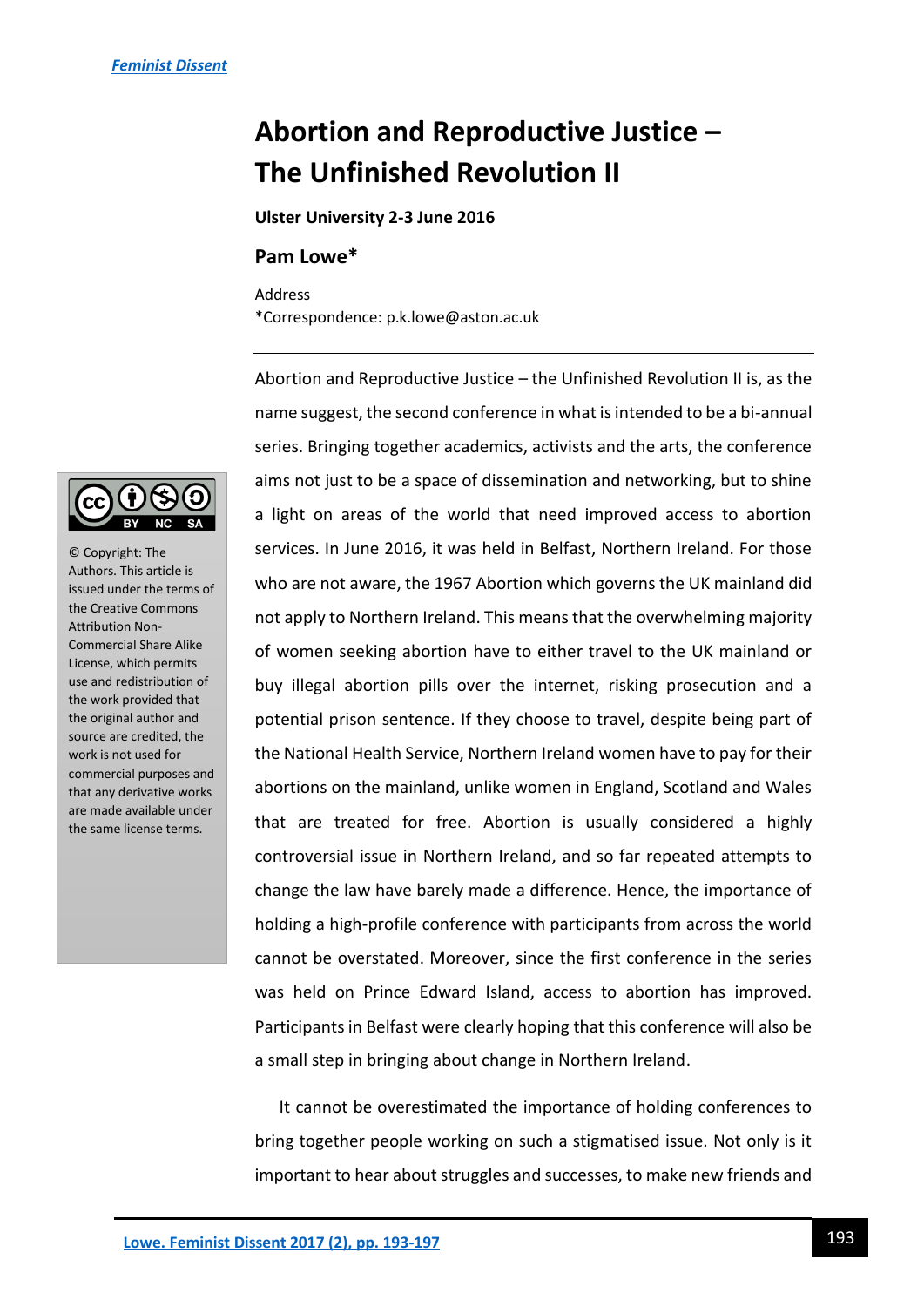potential future collaborators, being surrounded by others all working in the same, often stigmatised, area refreshes and renews the participants. Overcoming stigma was a major theme of the conference, and whilst this was most often discussed in relation to those seeking or providing abortion, on the sides other areas of stigma were discussed. For example, those of us who work in academia often find our work marginalised in mainstream conferences. Not having to start a conversation or presentation by justifying our feminism and our work on abortion is a liberating in itself. This does not mean to say that there were not disagreements on specific aspects, but the solidarity between (not quite all) the participants was palpable.

In total, 145 delegates from a range of different countries including Australia, Canada, Ireland, Poland, Zimbabwe and the Philippines. They represented academics in different disciplines such as sociology, law, medicine and history as well as activists and artists working in different places across the globe. Alongside traditional presentation sessions, discussion sessions also took place on issues such as developing networks, stigma, activism and counselling. A huge range of issues were covered including papers on religion, legal challenges, medicalisation and migration. A problem most of us experienced was finding it very hard to choose which of the parallel session to attend, and most of us would have wanted to attend them all.

On the first day of the conference, the key note speaker was Marlene Gerber Fried. As many people know, Marlene has been a reproductive rights activist for many years. Alongside her academic work, she has been actively involved in activism including being a board member of the National Network of Abortion Funds. For those without money, organisations that provide grants for abortion procedures and, if necessary, travel costs to access them are an important lifeline for women across the world. Marlene gave a moving speech about the constant battle in the US against the challenges to abortion. She reminded the delegates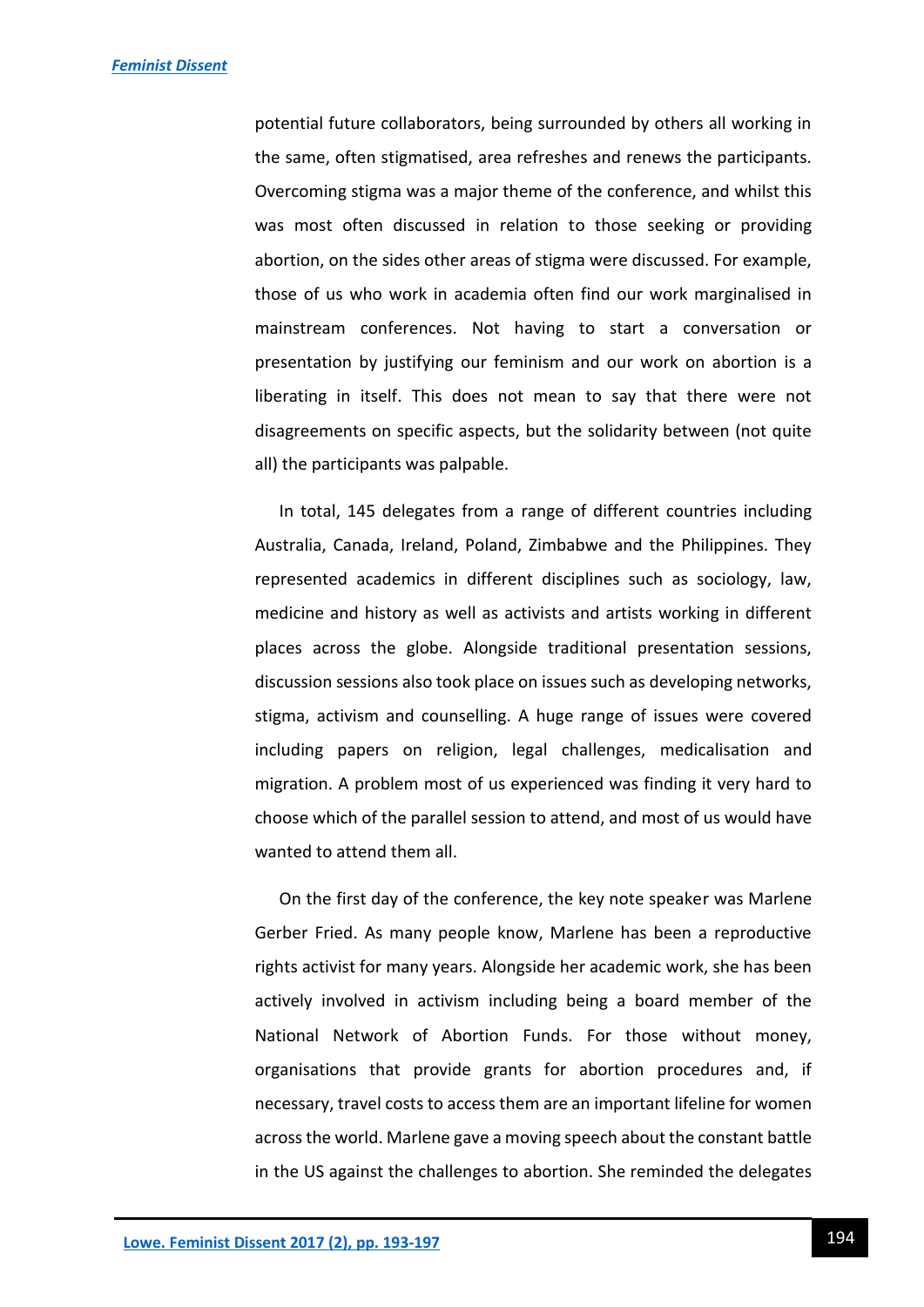of how just because abortion is legal does not mean you are able to get access to it. Many clinics have closed due to the activities of the antiabortion movement both in harassing staff and patients outside of the clinics and through the introduction of 'TRAP laws', targeted regulation of abortion providers. These seek to reduce access to abortion by introducing unnecessary standards (such as making corridors wide enough so to gurneys can pass each other). Their tactics can also include introducing mandatory waiting periods or making health professionals tell women misinformation about the risk of breast cancer. Yet despite the difficult situation that Marlene was describing, her enthusiasm and humour inspired rather than depressed the audience motivating us all to go further in challenging those that seek to reduce or outlaw women's access.

The second keynote speaker, Sylvia Estrada-Claudio, known as Guy, was equally inspiring on the second day. Guy sees herself more as an activist than an academic and reported on the difficulties that women face in the Philippines. The high level of maternal mortality rates she reported caused by a lack of access to abortion and other reproductive health services were a sobering reminder that reproductive justice is a life and death issue. Guy described the battles that women have had to gain legal rights to contraception and abortion and spoke of how in order to gain rights sometimes it is necessary to focus on evolution rather than revolution. In the Philippines, she argued, they needed to focus on getting women to access to contraception before campaigning for abortion, as the former was more likely to be achieved first and would make a significant difference to women's lives. The Responsible Parenthood and Reproductive Health Act (2012), which sought to give women access to contraception, took about fourteen years to pass and then was subject to challenge through the court system afterwards. Guy reminded the conference of the need for both national and international campaigns to keep the long-term goals of reproductive justice in mind whilst fighting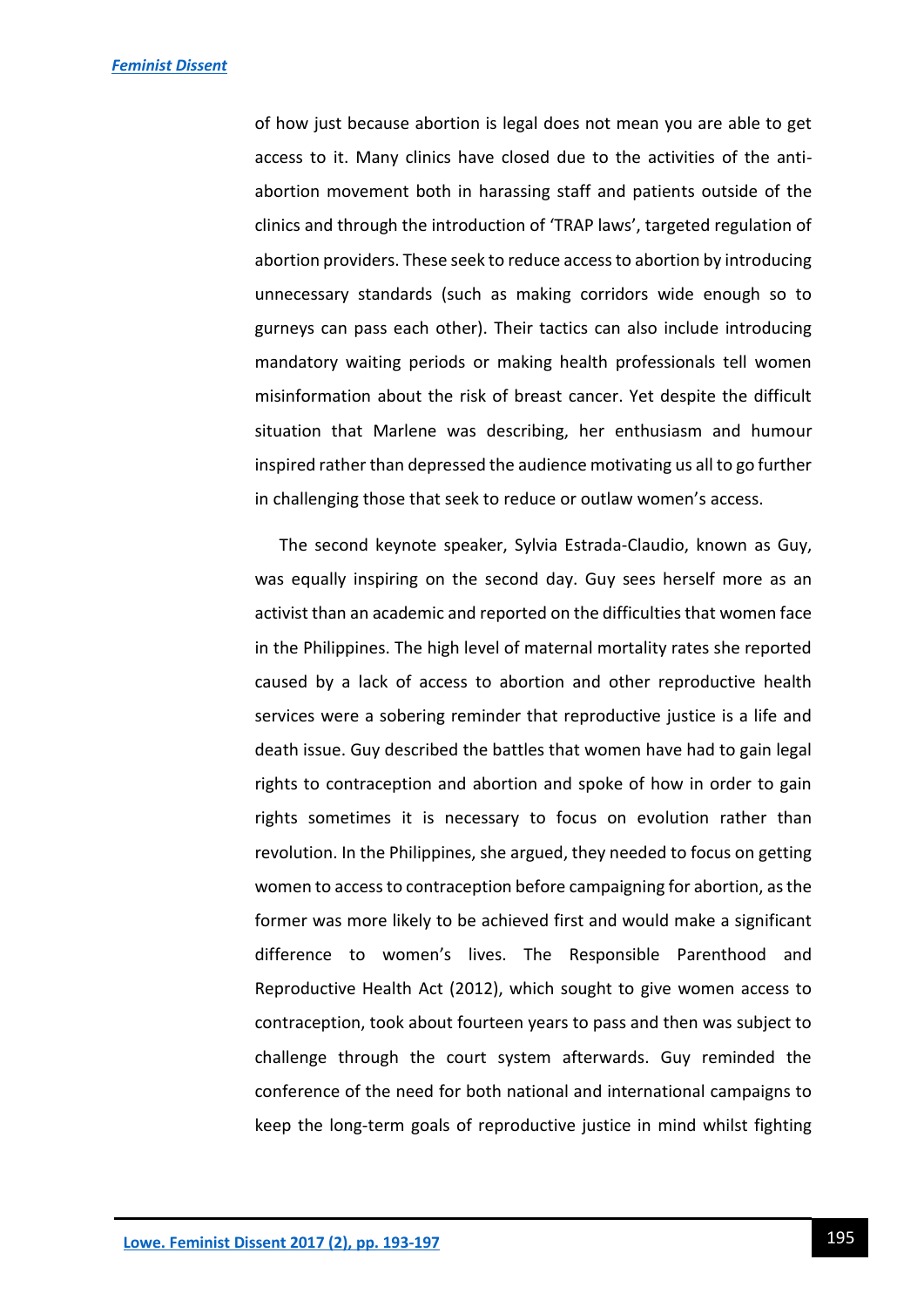different battles and to keep in mind both the universal need and the specific circumstances of women in very different circumstances.

One of the most interesting sessions I attended was a debate over the ethics of research facilitated by Susan Yanow. She raised the question as whether research on how women access abortion in ways that are illegal could jeopardize others ability to do so by publicizing their routes of access. Susan pointed out the number of accounts of women travelling across borders and to the internet sale of the abortion pill. Discussion took place as to how to balance this potential risk with the goal of showing how laws and barriers to access did not prevent abortion but could increase the potential for abortions to be unsafe. Further discussion took place as to how academics, activists and providers needed to better understand the constraints that each other faced in order to facilitate research that is useful to all.

There was one element to the conference that seemed to be more hotly debated than the others. A couple of delegates appeared to be questioning some basic aspects of abortion as an essential service, and when one of them presented a review of selected studies outlining health 'risks' of abortion it raised suspicions about their position, not least because of the outdated evidence that was presented. Later they publically revealed themselves to be anti-abortion activists. The debate amongst the rest of the delegates was to how to deal with this situation. Some people were extremely upset, especially if they had presented data not yet in the public domain, and were concerned about the implications for their research sites and themselves. Others, including myself, felt that whilst the covert nature of their attendance was unfortunate, being exposed to such a huge range of important presentations on all aspects of abortion might lead them to think again about some of the myths and lies perpetuated by anti-choice groups. Whether or not this lead to these particular individuals thinking differently we may never know, but I believe that it is of utmost importance for those of us who research, campaign